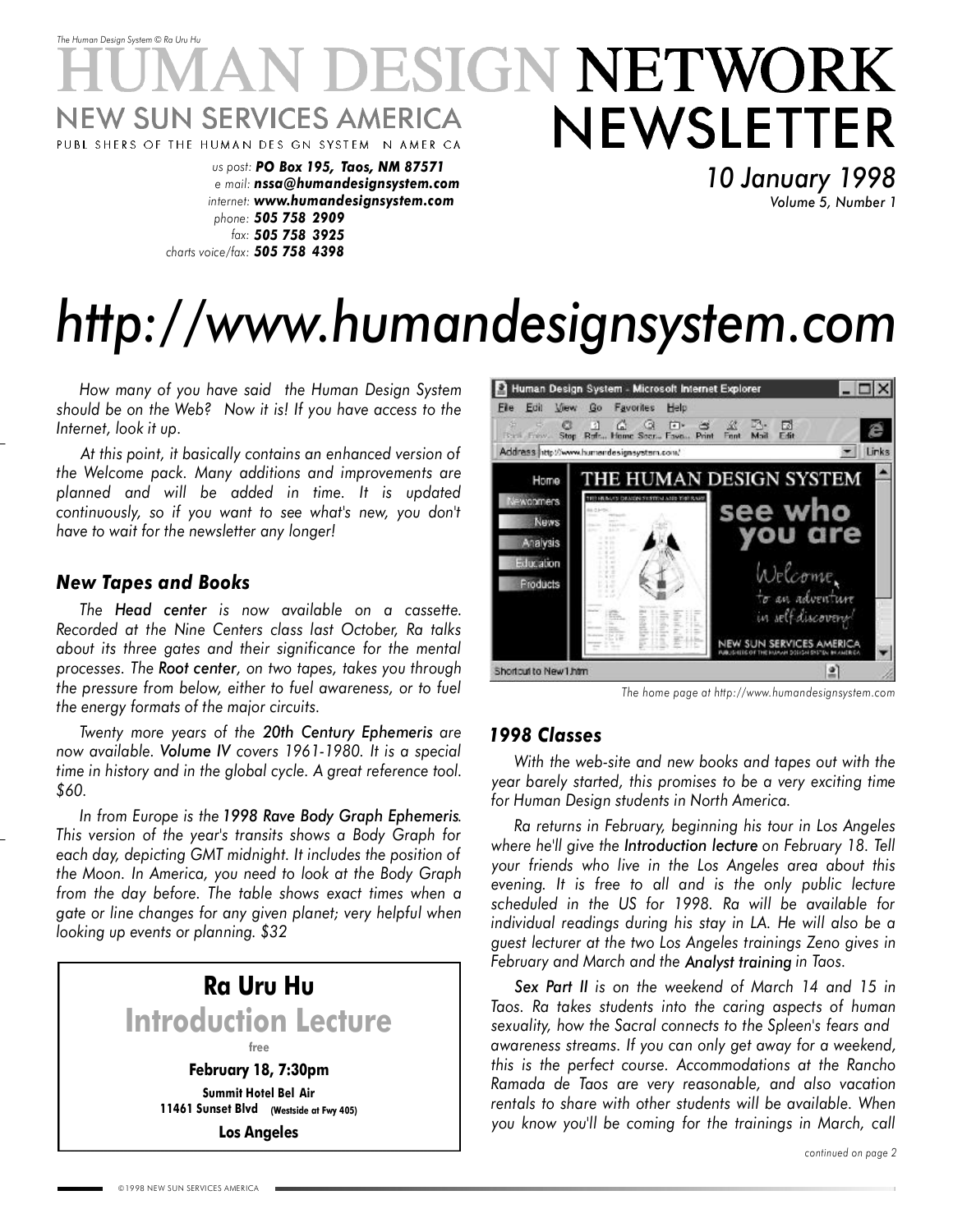*continued from page 1*

*and request the accommodations sheet.*

*On Tuesday, March 17 through Friday, March 20, Ra gives the Gray course, his mystical stories, the cosmology according to the Voice.*

*The 384 lines September 30 - October 11 is the last class Ra gives in the US for 1998.*

#### *Stay on the Newsletter Mailing List*

*Do you want to stay on the newsletter mailing list? Initially, when your address is added to our list, it remains there for half a year. Thereafter, by ordering at least once a year, your name remains on the active list. Could this be the last newsletter you receive?*

## **HUMAN DESIGN SCHOOL**

#### *The Analyst Training Program*

*Are you looking for meaningful work, something that contributes to the quality of life and well-being? Consider the Human Design Analyst training program.*

*For anyone who finds the premises of the Human Design System fascinating, the starting point is a Rave reading. Licensed Human Design Analysts introduce people to their design in a reading. Human Design uses language in very specific ways. The reading of a Rave chart follows logical rules and formulas. It is not an interpretation, but rather, as the name implies, a systematic description of the fixed pattern of centers that are defined and the changing patterns of the centers that are undefined.*

*It is very beautiful work and rewarding to study. At this time, there are only 19 licensed analysts in North America*

*a very small number of people. It takes practice to learn analysis, but fundamentally, it is simple and the great thing is that the study is enormously valuable. Its first application is in understanding yourself better and those around you; to know what it means to be conditioned and to love yourself.*

*The program consists of three classes beginning with the Basic training, either as a two-day class for \$320 or by correspondence for \$350, then the Advanced training, either in three days or by correspondence for \$400. The Analyst training is hands-on with practice sessions focused on how to do readings. It requires attendance. The three-day class is \$400 (includes the licensing evaluation).*

*These trainings are scheduled regularly. Check the current schedule in the newsletter or on the web. Call New Sun Services to register. Zeno is in Los Angeles:*

| Jan.15 Feb.15 | 310 440 0990 |
|---------------|--------------|
| Feb.16 Mar.8  | 310 476 6571 |

THE HUMAN DESIGN SYSTEM THE HUMAN DESIGN SYSTEM Volume / 1961-1980 EPHEMERIS FOR THE 20TH CENTURY **40 pages \$32 + \$3.50 shipping\*** *Exact times and daily Body Graph in GMT.* **172 pages \$60 + \$6 shipping\*** *An additional 20 years: 1961 80* MENICA HUMAN DESIGN SCHOOL **1 audio cassette** THE HEAD CENTER **90 minutes** AND ITS GATES **\$15 + \$3.50 shipping\*** *The Head center has only three gates, but in its function to provide mental pressure (inspiration), it has significant impact on individuals and society today. Professional level. Understanding of Rave circuitry is assumed.* **MAN DESIGN SCHOOL Ro Uru Hu THE ROOT CENTER** AND ITS GATES EW SUN SERVICES AMERICA  $T_{\text{GDE}}$  $T_{\text{G}}/2$ **2 audio cassettes ca. 2½ hours \$30 + \$3.50 shipping\*** *Adrenalin from the Root is the driving force of all life processes. Professional level. Understanding of Rave circuitry is assumed.* 2a Uru Hu **\*** *call if ordering more than one item* EW SUN SERVICES AMERICA *NM residents add 6.3% tax*

**505 758 2909** NEW SUN SERVICES AMERICA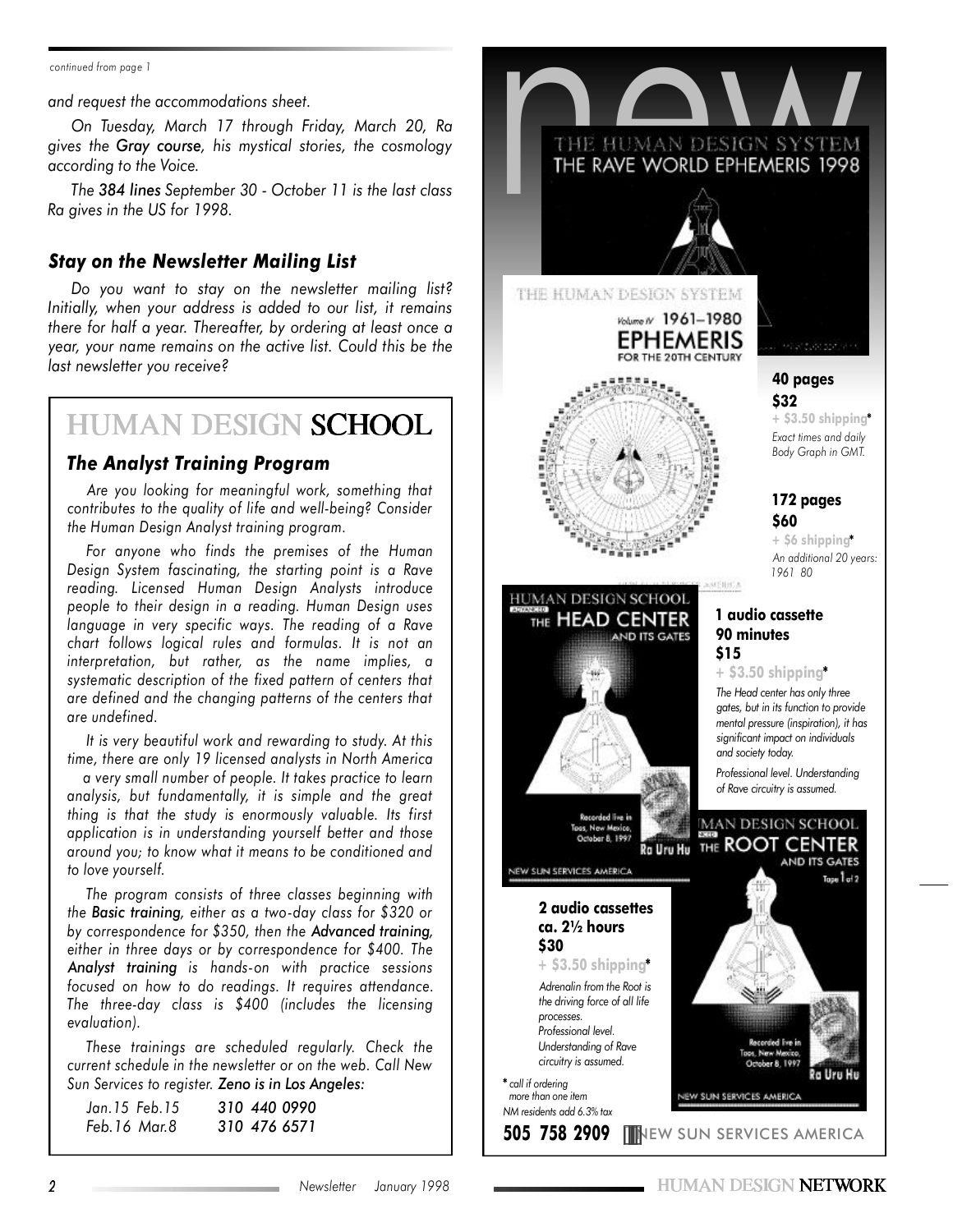

**Q** *How does one find the authority in a Rave chart?*

**A** *Authority is the aspect in a Rave where decision-making can securely take place. It is not a matter of interpretation; there are rules. Authority is a binary. There is an inner authority where one can find the reliable Yes and No that does not require awareness as a prerequisite. The outer authority is where one has potential authority for others. Below are the rules for finding the place of authority.*

## *Inner Authority*

#### *Emotional Solar Plexus Authority*



*A defined Solar Plexus is always the authority. No truth in the now. Clarity through the wave.*

#### *Sacral Expressed Authority*



*A defined Sacral, with an undefined Solar Plexus and an undefined or projector Throat (defined but not connected to a motor), is a generated authority through response.*

*Sacral can express the authority of the Root (formats), the G (tantric channels and 10-34), also the Ego, but only indirectly.*

*Note: In a split definition that is both manifestor and generator, the Sacral remains the authority.*

*The Body Graphs on this page are from Famous Raves, vol.I & II, available from New Sun Services America.*

#### *Splenic Awareness Authority*



*Manifesting authority: Spleen to Root or Heart and Throat (undefined Sacral and Solar Plexus)*

*Generating authority: Spleen to Sacral (undefined Solar Plexus, undefined or projector Throat).*

*Projector authority: Spleen to Throat. Spleen to Root. Spleen to Self. Spleen to Ego (undefined Solar Plexus, undefined Sacral).*

#### *Ego Manifested Authority*

*The directly defined Ego to the Throat (45 21) (undefined Sacral, Spleen, Solar Plexus).*



#### *Self Projected or Manifested Authority:*



## *Outer Authority*

*Undefined centers never have inner authority, only potential outer authority, that is, they are of potential value to others. All human beings through conditioning give authority to what they are not.*

*Mental projectors and reflector types (no definition at all) have no inner authority.*

*To learn more about manifestors, generators, projectors and reflectors, listen to the tape set Four Types of Raves.*